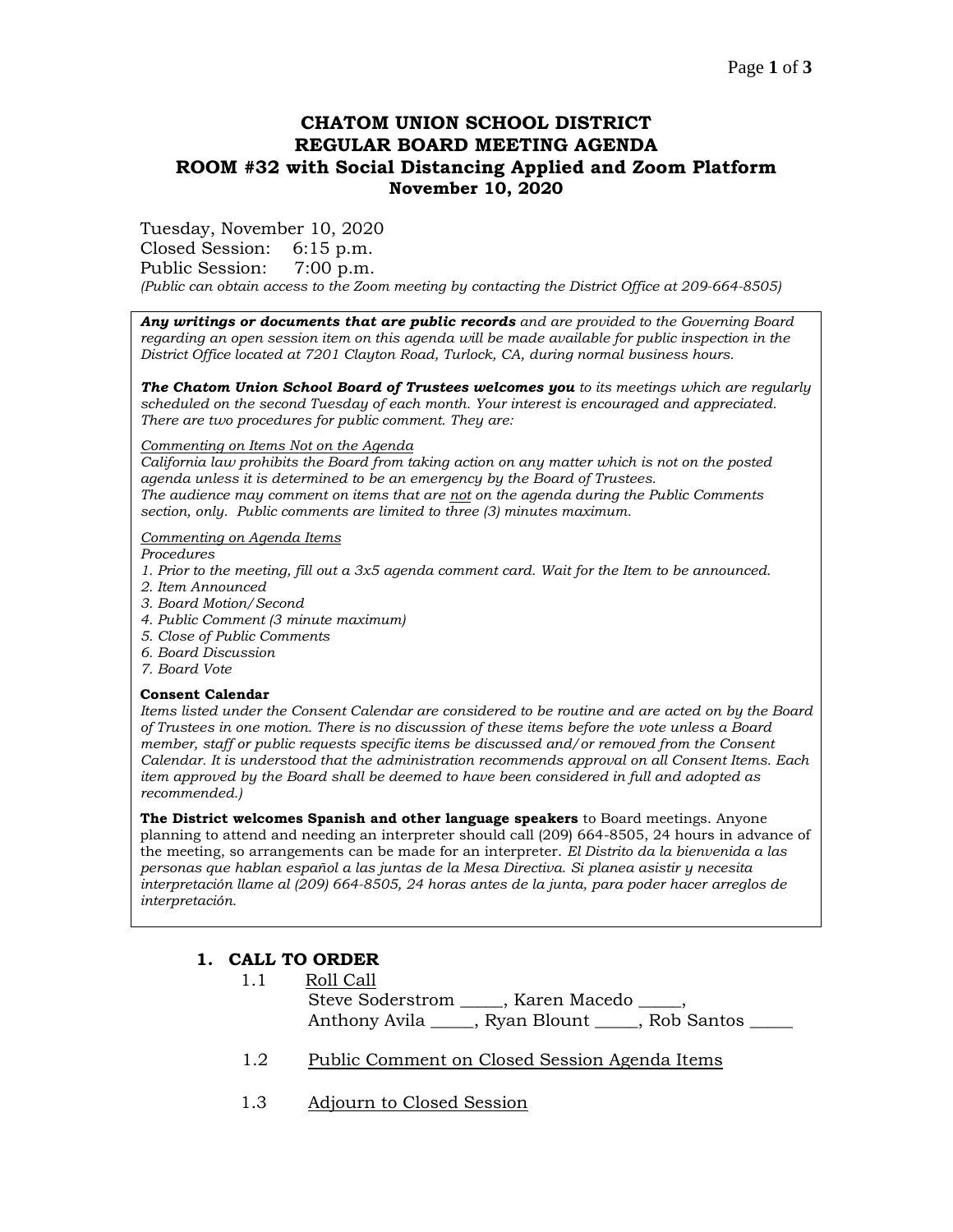## **2. CLOSED SESSION**

*Disclosure of Items Discussed in Closed Session (Gov. Code 54947.7)*

- 2.1 Public Employee Appointment (Gov. Code 54957 and 54954.5 (e)
- 2.2 Public Employees Discipline/Dismissal/Release/Non- reelection/Leaves of Absence/Resignation/Retirements And Resolution Regarding Reduction or Discontinuance of Source (Gov. Code 44949 (e) and Gov. Code 44955)
- 2.3 Possible Litigation
- 2.4 Negotiations
- 2.5 Adjournment Back to Public Session

#### **3. OPEN SESSION: CALL TO ORDER**

- 3.1 Roll Call Steve Soderstrom \_\_\_\_, Karen Macedo \_\_\_\_, Anthony Avila \_\_\_\_, Ryan Blount \_\_\_\_, Rob Santos \_\_\_\_
- 3.2 Flag Salute
- 3.3 Report from Closed Session
- 3.4 Approval of Agenda

## **4. CONSENT CALENDAR**

- 4.1 Board Minutes
- 4.2 Fiscal Services Warrants/Payroll
- 4.3 Declaration of Obsolete Items
- 4.4 Collection of Developer Fees (if any)

#### **5. PUBLIC COMMENT/RECOGNITION/COMMUNICATION**

#### **6. INFORMATION**

- 6.1 Calendar of Events
- 6.2 Board Financial Summary Report

## 6.3 Program Reports:

- Chatom Elementary School
- Mountain View Middle School